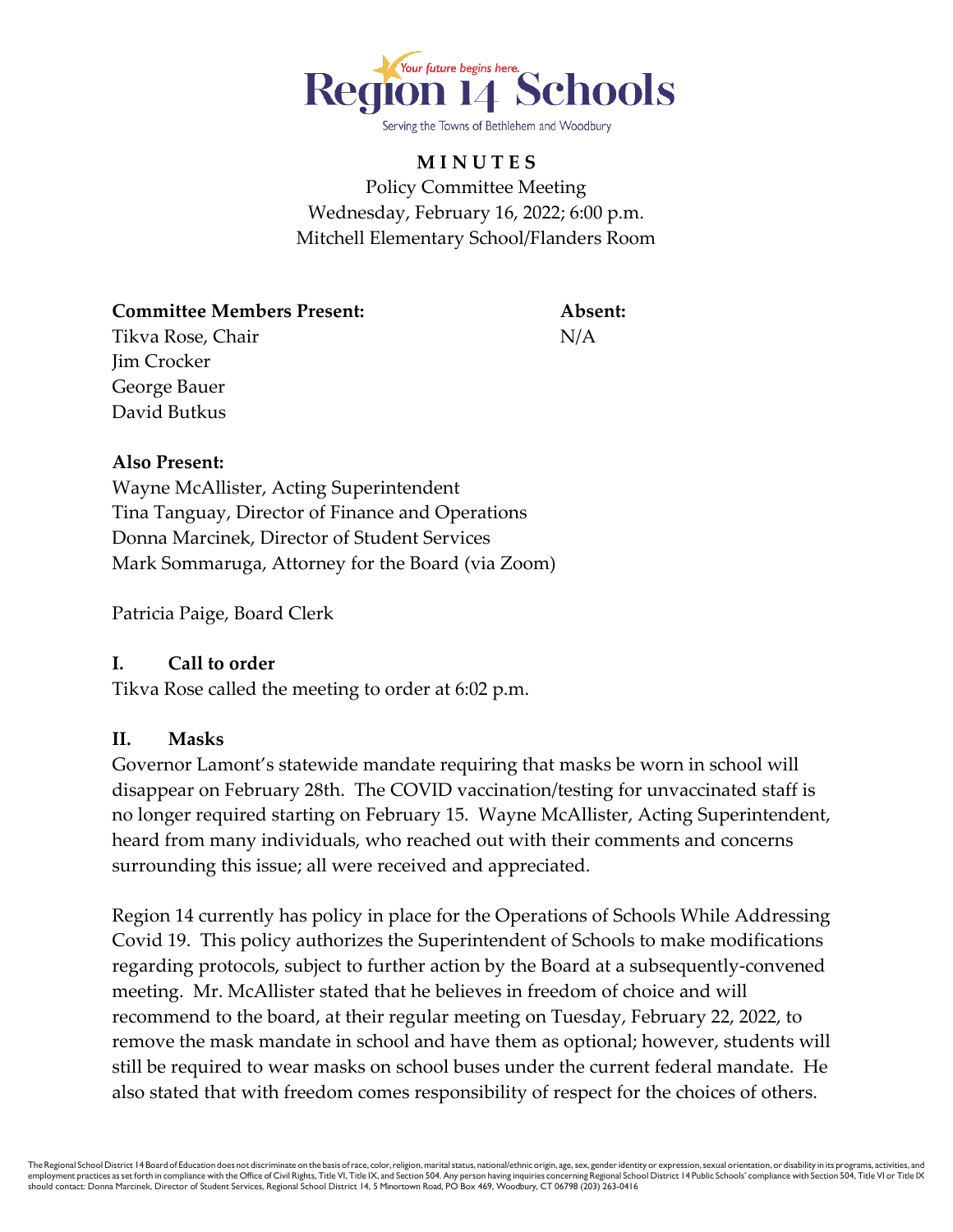## **III. Title IX Policies**

Two new policies were brought before the committee for review, which addressed Title IX Sexual Harassment for Personnel and Students. Attorney Sommaruga and Ms. Marcinek were available for additional comments. The committee will review and bring to the full board as a first read at their meeting on Tuesday, February 22, 2022.

## **IV. Food Policy**

A question was posed on whether or not food from outside sources could be brought into schools. The board has adopted the state's Healthy Food Certification, which outlines specific nutritional guidelines; it is voted on by the board annually and has been policy for some time. The state audits the program to ensure adherence. Snacks are available for students; however, a supply chain issue persists. Parents will be notified when classroom celebrations can resume.

## **V. Visitors in School**

The district does not allow for visitors in schools under the current Covid policy. With the anticipation of mask removal in the coming week, Mr. McAllister stated that he would advise for a period of time without the masks before allowing outside persons into the buildings.

## **VI. Field Trips**

Field trips at all grade levels are occurring. If the Board agrees with the Acting Superintendent's recommendation to remove masks, participating students and staff will still be required to adhere to mask guidelines established at field trip sites.

The background check procedure for volunteers and visitors was revisited. The volunteer information/forms will be disseminated again to parents after Tuesday's board meeting. The district utilizes the Raptor system for the occasional visitor.

## **VII. Elementary Report Cards**

Tikva Rose proposed reviewing the elementary report card template; the number grades are not reflecting achievement and the language is obsolete. Mr. McAllister indicated that the Director of Teaching and Learning is currently looking at the document; Mr. Bauer noted that when the revamping process begins, the task will be brought before the entire board; there is no need to create policy.